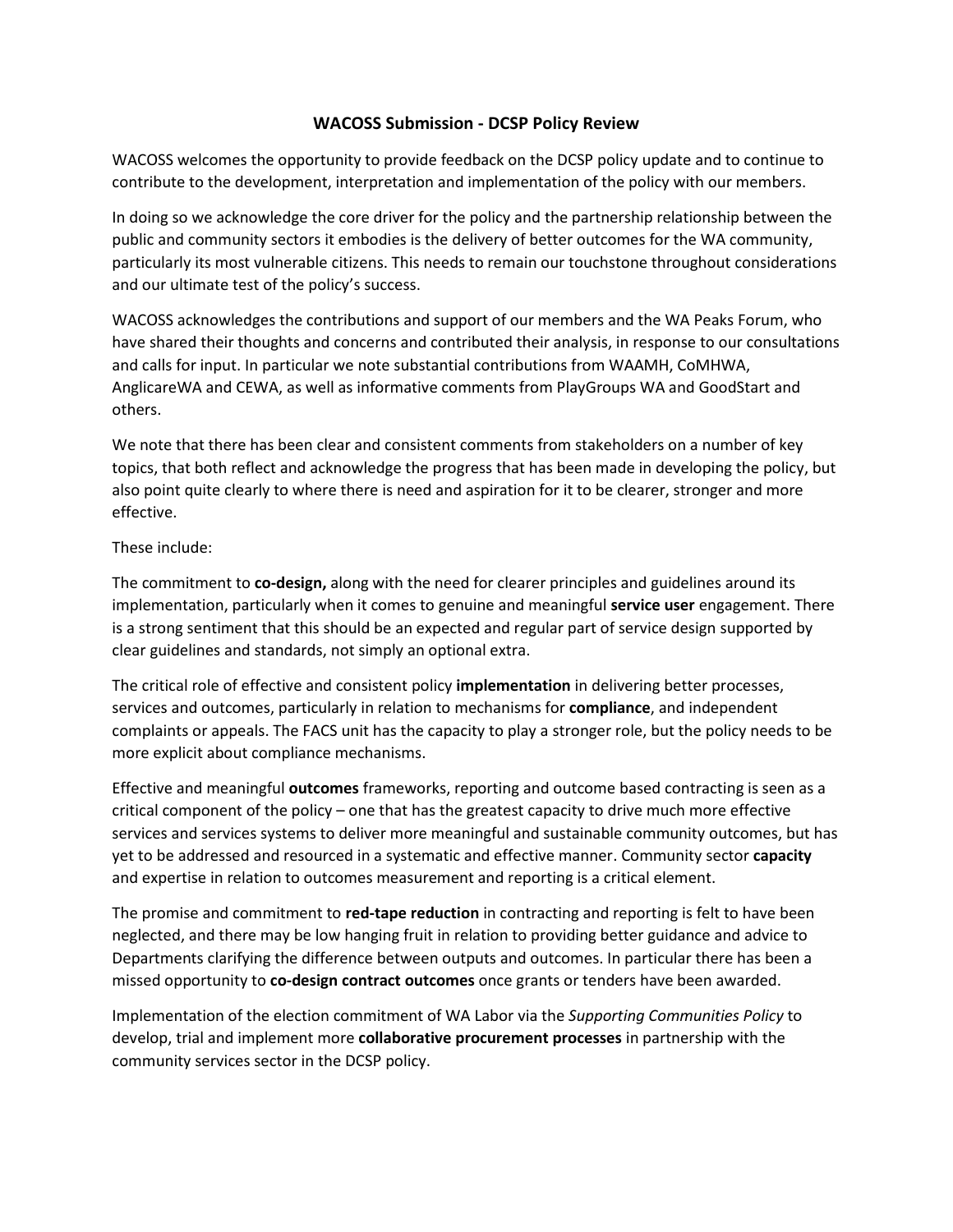Completing the loop between program and service system co-design and **co-evaluation**, noting that the feedback loop from the previous DCSP *Policy Flow Diagram* seems to be missing. There have been some efforts to build in **data and analysis** on service need and previous service evaluations into co-design processes, but this is by no means explicit in the policy or supported by principles, guidelines or advice.

The emphasis on the range of **different procurement options** is welcome and it is likely that some guidance and principles about the circumstances under which different options and approaches are relevant, and how they may add value is likely to be very helpful.

The section on **integrated services** is also welcome and highlights another area where there are significant opportunities for more efficient and effective services and service systems, together with more meaningful and sustained community outcomes. More guidance is likely to be needed in this area in the future, particularly in relation to mechanisms and processes for **cross-government procurement** involving multiple public sector agencies and programs.

*WACOSS has also provided some specific editorial comments using the DCSP Feedback Form and table provided by the FACS unit.*

## **Co-design**

The policy would benefit from a clearer and more robust definition and understanding of co-design, as in places it appears to conflate co-design with consultation and engagement processes (eg Behaviours Section p6).

Co-design should be defined as a robust and genuine partnership between government, community service providers, and service users from the beginning of the planning and design process that emphasizes the importance of recognizing and sharing power and control in decision making.

Inclusion of co-production principles of equality, diversity and accessibility, reciprocity and mutuality is important. Co-production processes can deliver transformative outcomes for individuals, increase the capacity of services and deliver greater economic value for service users and the public purse where they are genuine and properly resourced.

The DCSP is inconsistent in its commitment to co-design - while the Policy Statement includes co-design as a requirement, and the Principles include a commitment to empower service users in planning, codesign and delivery, the Planning Section p9-11 suggests it should be undertaken with service users 'where practical'.

WACOSS believes that there should be clearer directions and guidelines about both what constitutes codesign and the threshold for which it should be a requirement. We acknowledge there may be circumstances under which we may not have the need or capacity to co-design every procurement process (such as the renewal of ongoing services where the service model has been evaluated and is considered robust and still appropriate, or in relation to one-off, short-term or small-scale projects and grants). However, if the policy is making a genuine commitment to co-design it needs to be clearer about its expectations or requirements to avoid confusion, disappointment, wasted effort and partners working at cross purposes.

The Stakeholder Engagement Section p10 is comparatively weak in this regard and provides no guidance nor reference to standards or guidelines. We note that there was a process underway through the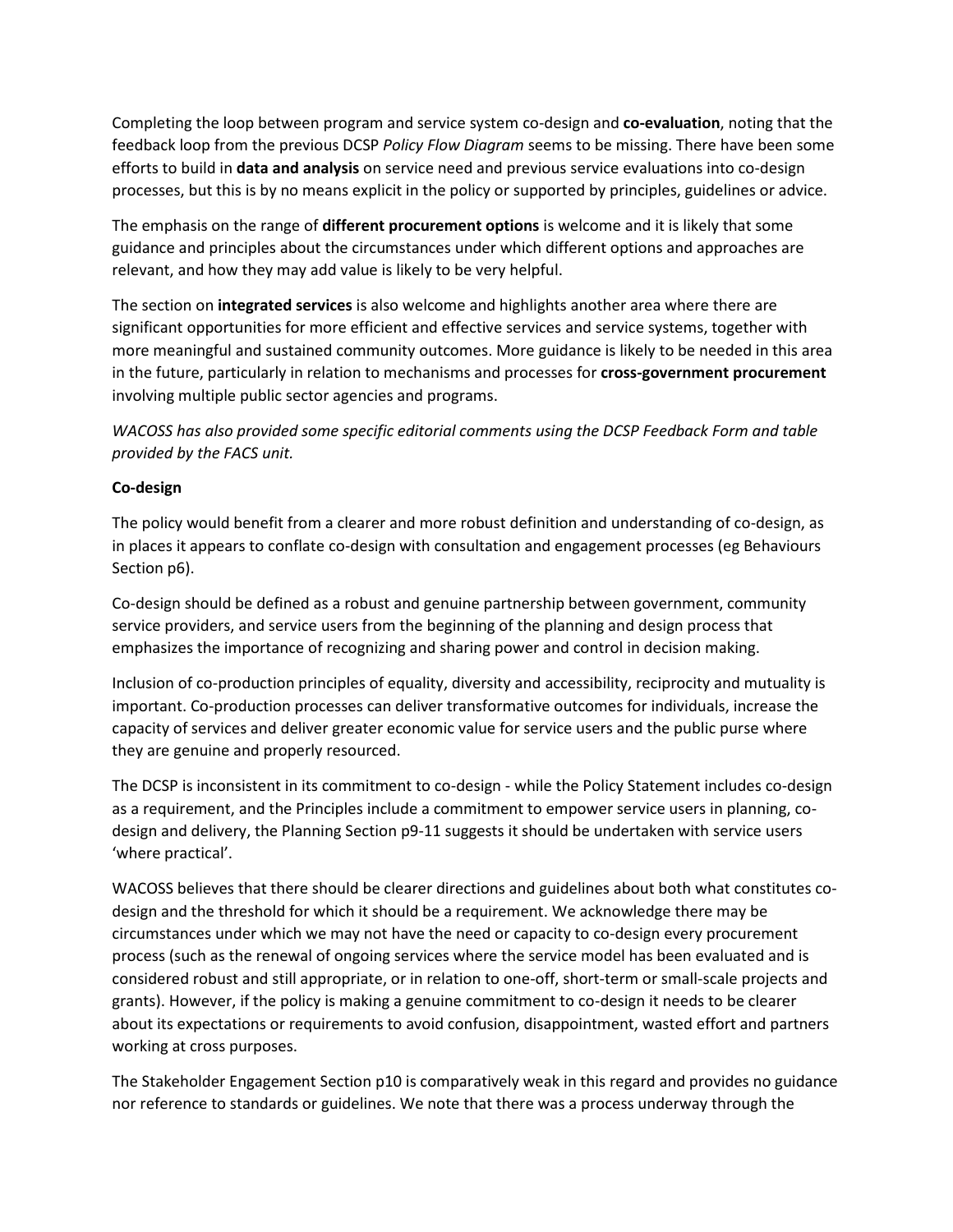Partnership Forum (via the Co-design Working Group) to oversee and endorse a Co-design Toolkit. WACOSS was resourced via a Department of Finance Capacity Building Grant to facilitate input from the community services sector to develop these resources, however the change of Government and associated suspension of the forum meant that this process was never finalized and there has been no formal recognition or adoption of the toolkit.

We believe there is an opportunity for the Supporting Communities Forum (via one of its working groups) to review the Co-design Toolkit with a view to agreeing principles, guidelines and standards for co-design processes under the DCSP.

We also note the opportunity to drive better service outcomes and implementation by including a codesign and mutual agreement of service outcomes phase once tenders or have been awarded or providers otherwise selected. We recommend review of the model and processes used by the New Zealand Government for the co-design of outcome-based contracts.

#### **Procurement Options**

The reframing of the policy such that open tender is not the default or preferred option is welcomed by the community service sector, who welcome the opportunity to explore more collaborative and integrated approaches and improve longer-term certainty for the delivery of ongoing services where they are efficient and effective. Highlighting the discretion of funding agencies to choose different procurement options does raise the question of accountability and transparency for how they use their discretionary powers. It would be helpful both to provide some principles and guidelines relating to where different models are more appropriate and effective, and to have some accountability requirement for funding agencies to account for their process and reasoning behind such decisions. We believe this would ensure more transparent and consistent decision making, highlight best practice within government, and contribute to a culture of thoughtful and strategic procurement.

#### **Compliance**

There appears to be strong agreement across community sector stakeholders of the need for some form of whole-of-government procurement oversight, compliance and appeals mechanism. This applies equally to the initial procurement process and service agreement as well as to ongoing contract management processes. There is a recognition that the FACS unit has responded on occasions to approaches from the sector (often mediated by the peaks) to provide support and advice or to intercede where there have been significant problems and concerns identified with procurement processes and contracts. While this has been greatly appreciated, there remains a concern these processes remain *ad hoc* and there are many circumstances where service providers have had unsatisfactory engagement with contracting agencies with no recourse to appeal or seek independent intervention or advice.

The sector believes policy compliance questions need to have somewhere they can be independently tested and reviewed so that a constructive course of action can be determined and directed. It is preferable if this can be done in a simple and non-confrontational manner that facilitates a fair and speedy resolution.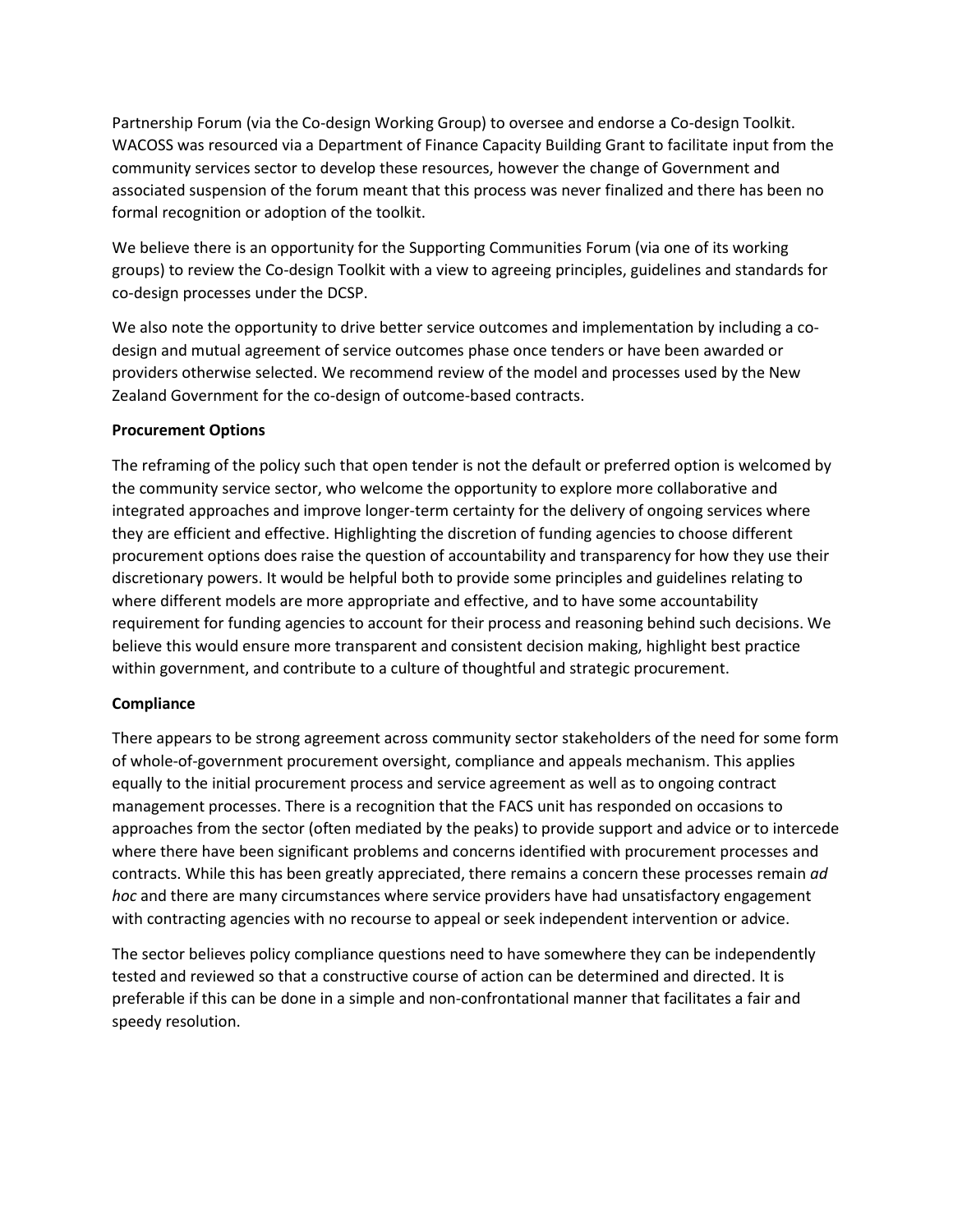### **Contracting Concerns**

Below is a list of contract management concerns compiled from our sector consultations:

### Extension of contracts

- We frequently do not know if contracts are going to be extended, despite regularly contacting the funders asking for clarification. We may be provided with a verbal comment, but this means we cannot confirm the contract will be extended until we receive actual written confirmation for staff. This means that there is uncertainty about continuity of employment which impacts staff well–being. Staff begin to look for employment elsewhere, resulting in gaps in service delivery (which cannot be filled with until the contract is officially extended. This impacts on the continuity of care for clients and the ability to deliver meaningful and sustained outcomes.
- Year-by-year contract extensions create a range of problems. This includes ongoing staff uncertainty; lack of longer term planning and commitment; lack of opportunity to evaluate, redesign or improve service models; lack of opportunity for more permanent roles, staff training and capacity building; lack of service sustainability (when there is no opportunity to renegotiate pricing and service levels to meet changing costs); loss of capacity, expertise and corporate knowledge.

#### Service agreements

- While there is a policy focus on the delivery of outcomes, many service agreement specifications are not able to make the distinction between outputs and outcomes.
- It would be good if the department could review how NZ is co-designing outcomes based service agreements with service providers. This ensures that each party agreed to the deliverables of the service agreements, with a focus on agreed outcomes.
- Once a grant has been awarded there should be a contract set up meeting that co designs the service agreement to ensure all parties are clear on the T & C and outcomes of the contract.
- Need to reduce the red tape in state-funded programs. By comparison, our federal contracts require significantly less reporting and the reports are streamlined. The state funded contracts are administratively heavy and the provision of six monthly progress reports means that staff are focused on compiling reports, rather than on delivering services to clients.
- New service agreements need to clearly specify the funding awarded, services and outcomes to be delivered when this differs in any way from the initial service proposal or tender response.
- When tenders are awarded and service agreements sent by a department, the agreement should have all have relevant documents attached to the email. All too often we are awarded a contract that makes reference to particular specifications and addendums that form part of the service agreement, that are not included in the email.

#### Data Collection and Standards

- Reduce the amount of data collected to avoid discrepancies in progress reports
- Have one data system across community services, not multiple systems that cannot talk to each other
- Provide a data dictionary that drives consistent and commensurate data collection. Service agreements often have activities with multiple definitions of what they mean (e.g a new client means different things in different programs).